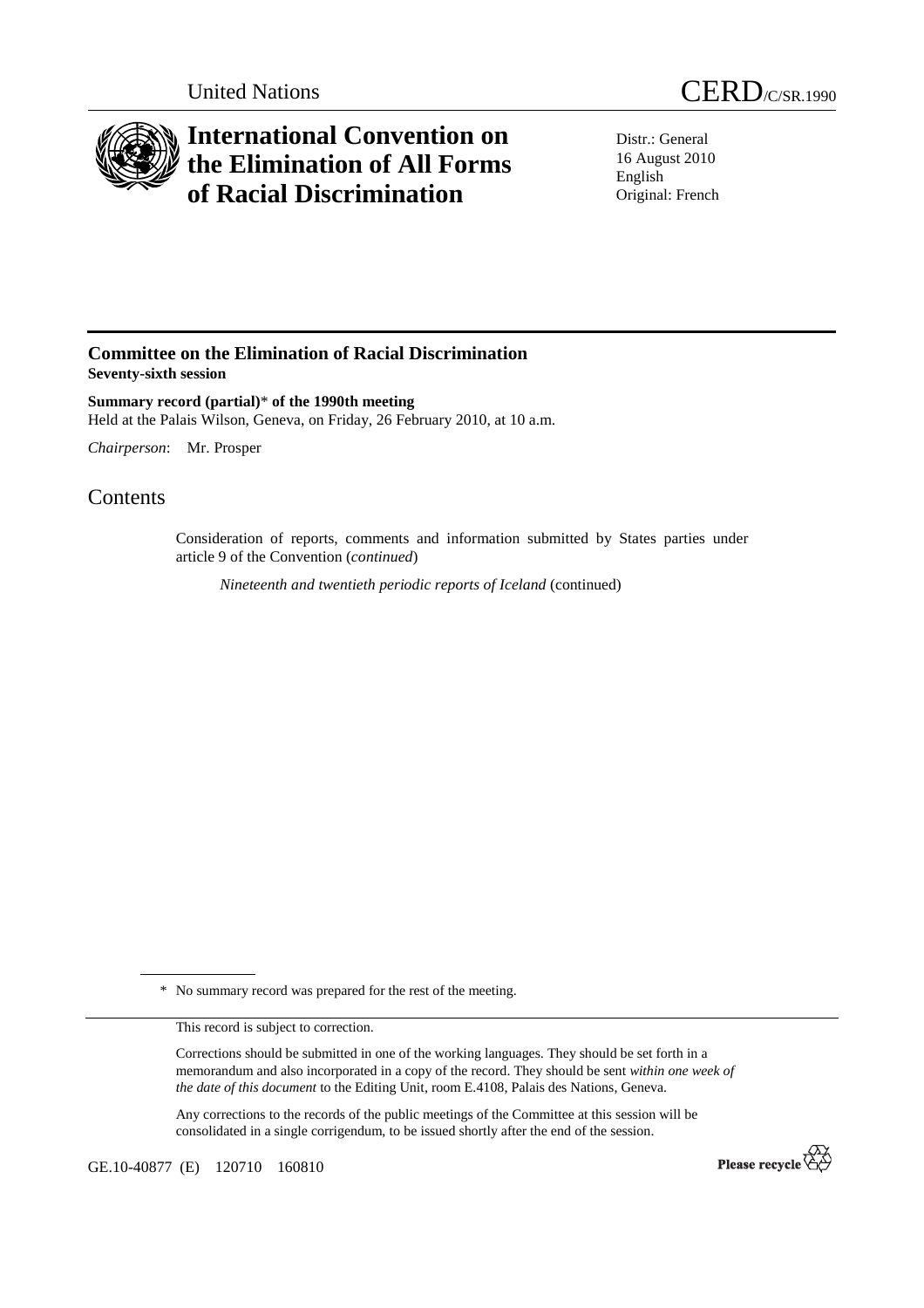*The meeting was called to order at 10.10 a.m*.

## **Consideration of reports, comments and information submitted by States parties under article 9 of the Convention** (*continued*)

*Nineteenth and twentieth periodic reports of Iceland* (continued) (CERD/C/ISL/20; CERD/C/ISL/Q/20; HRI/CORE/1/Add.26)

1. *At the invitation of the Chairperson, the members of the delegation of Iceland took places at the Committee table.* 

2. **Mr. Kristjansson** (Iceland), in response to the concerns expressed by several Committee members that the information contained in Iceland's core document dated back more than 10 years, circulated to Committee members a brochure from Iceland's Statistics Office entitled, "Iceland in Figures 2009–2010", which contained basic statistics that would provide a better understanding of the overall situation in the country.

3. **Ms. Kristinsdottir** (Iceland), having circulated to Committee members an English translation of the Icelandic Nationality Act and regulations governing the language tests for obtaining Icelandic citizenship, said that two tests had been held in 2009: of the total of 476 candidates, only 35 had failed but had the opportunity to resit another year. As to questions raised by the Country Rapporteur on the statistics in table 2 of the report, the significant increase in the number of stateless persons between 2006 and 2007–2008 was due to the arrival of many Colombian and Palestinian refugees who were considered stateless by Iceland's Statistics Office pending the regularization of their situation. The number of unspecified foreign countries, which had dropped from 32 in 2006 to 0 in 2007 was explained by the fact that the Statistics Office had been able to establish the nationality of all the persons on its records.

4. **Ms. Jonasdottir** (Iceland) said that while it was true that Iceland had not passed comprehensive anti-discrimination legislation, it would shortly be applying two European Union directives to combat racial discrimination: Council Directive 2000/43/EC implementing the principle of equal treatment between persons irrespective of racial or ethnic origin, and Council Directive 2000/78/EC establishing a general framework for equal treatment in employment and occupation. The application of those two directives should allow Icelandic legislation better to address issues relating to discrimination.

5. The establishment of a national human rights institution was not one of the priorities of the Icelandic authorities, which had chosen a different method for protecting and defending human rights in the country. For example, several institutions and organizations were directly responsible for the protection of human rights: the Icelandic Human Rights Centre, the University of Iceland Institute of Human Rights, the Parliamentary Ombudsman, the Ombudsman for Children and the Centre for Gender Equality. The Foreign Nationals Act (No. 96/2002) had been amended so that the spouse's youth did not automatically prevent a residence permit being issued on grounds of marriage. The obligation to be at least 24 years of age in order to obtain a residence permit for family reunification, which was intended to prevent sham or forced marriages, had been abolished. However, care was still taken when granting a residence permit if the spouse was under 24 years of age, and in all cases where the age of one of the spouses was 24 years or under, a special investigation was conducted so as to prevent any sham or forced marriages. There again, the objective was to protect the interests of persons who were vulnerable on account of their youth. Since August 2008, some 86 persons had been granted residence permits for family reunification.

6. Regarding the practice of anti-discrimination testing at the entrance to restaurants, discotheques and other public places, a single test had been conducted in 2009 in Reykjavik. No major problem had been reported and no judicial procedure had been deemed necessary. The Government of Iceland intended to make it standard practice and, above all, to raise awareness among restaurant and nightclub owners of efforts to combat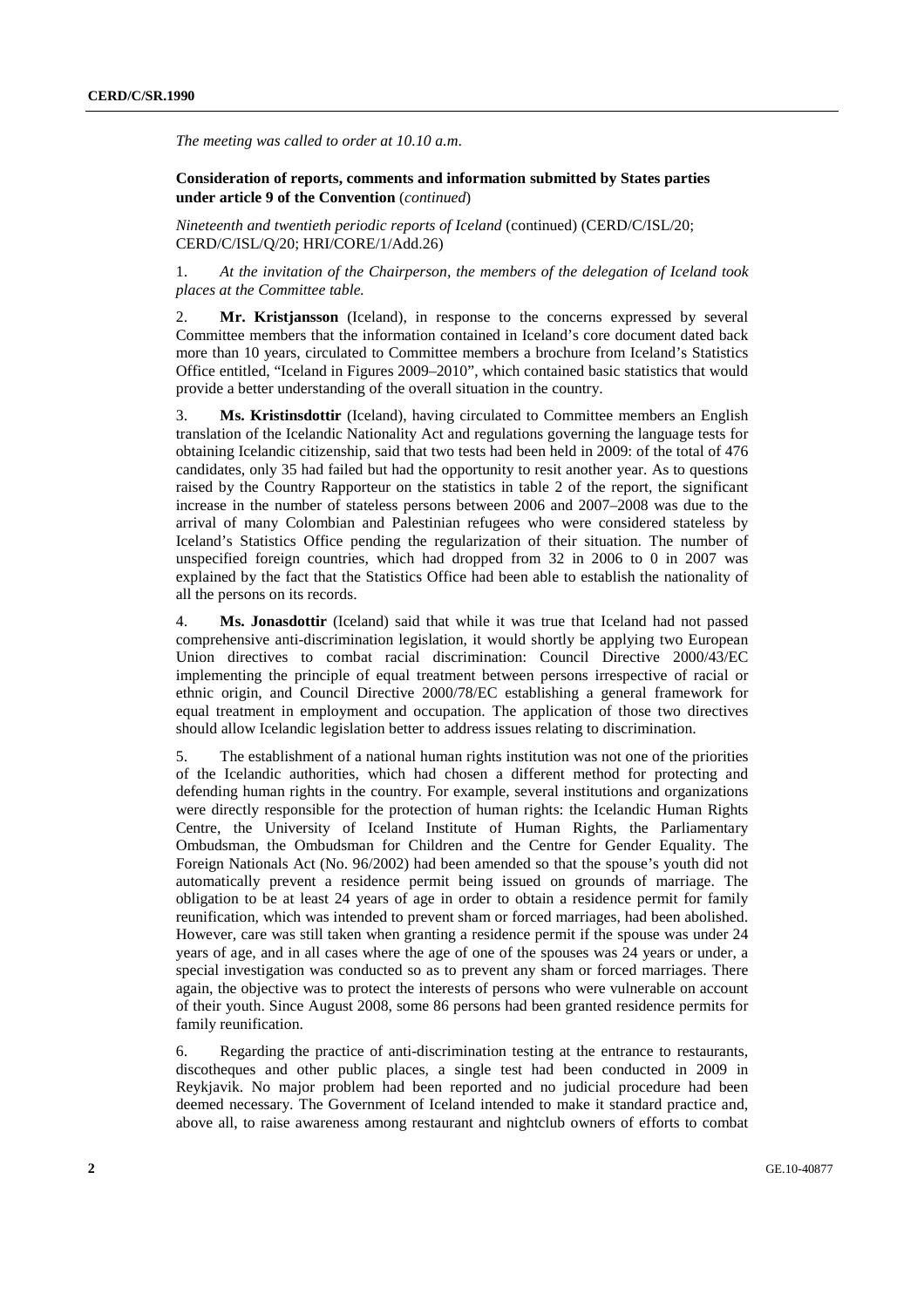racial discrimination. The Parliamentary Ombudsman was fully competent to deal with issues arising under the Convention. She drew the attention of interested Committee members to paragraphs 108–112 of the report for examples of cases brought before the Parliamentary Ombudsman.

7. Regarding the website which was disseminating racist remarks about the Polish community in Iceland, the case had sparked much controversy nationwide and the site had been shut down as quickly as possible. Most of the members of the association that had created the site were under 15, the age of criminal responsibility in Iceland. In view of their youth, Iceland had not taken any criminal action, preferring to undertake a genuine educational and awareness-raising programme for them. As for the fact that no one from Iceland had submitted a communication to the Committee under article 14 of the Convention, she recognized that greater efforts should be made to disseminate the Convention further, even if it was easily accessible, including on the Internet, and had been translated into several languages. The University of Iceland Institute of Human Rights had issued a publication on the implementation of the Convention, which made express reference to the mechanism for submitting complaints. As far as Government policy on foreign nationals was concerned, she referred Committee members to paragraphs 11–14 of the report, which gave details of the policy the Government had adopted in January 2007 to promote multiculturalism in the country, which was considered to be truly enriching for Icelandic society.

8. **Ms. Broddadottir** (Iceland) said that, as a result of the global economic and financial crisis, the unemployment rate had risen from 1.5 per cent before 2007 to nearly 9 per cent in 2009. Notwithstanding, the unemployment figures for immigrants and native Icelanders were more or less the same. The Icelandic Government was aware that tension in the labour market could cause immigrants to be stigmatized, but kept a careful watch to ensure that such problems did not arise. Chapter 16 of the 2007–2008 action plan on immigration issues, which dealt specifically with discrimination and combating prejudice, contained a list of measures to fight discrimination. Various national research projects had been implemented, including one by the University of Iceland Institute of Human Rights, which had done a survey on prejudices and attitudes towards immigrants in 2008–2009. In addition, in April 2009 the Ministry of Social Affairs and Social Security had conducted a survey among 700 people to collect evidence of discrimination and prejudice to which they might be subjected.

9. As far as education was concerned, the dropout rate was no higher among foreign students than among native Icelanders. However, the Ministry of Education found it difficult to convince pupils of immigrant origin to complete the four years of secondary school so that they could go on to higher education. In order to remedy the situation it had published a brochure in seven languages on the usefulness of secondary education. Specific action plans would be implemented for pupils of immigrant origin so that they would not drop out at the end of primary school. Legislation governing primary education adopted in 2007 made provision for activities to raise awareness of religion in general but not religious education itself.

10. There were two cultural centres in Iceland working mainly with migrants and providing them with various services and information. The Intercultural Centre, mentioned by Mr. Avtonomov, was located in Reykjavik, while the State-run Multicultural Centre, located outside the capital, covered the whole country. The Intercultural Centre in Reykjavik was a non-profit organization funded by the city of Reykjavik with financial support from the State. It had not been closed, but had had to scale down its activities owing to a shortage of funds. Both centres informed migrants, including newcomers, of services provided for them by the local authorities and they had a good knowledge of organizations that fostered intercultural harmony in the country. Furthermore, a group of around 35 people working with migrants in different sectors met once a month in Reykjavik and exchanged views on their activities.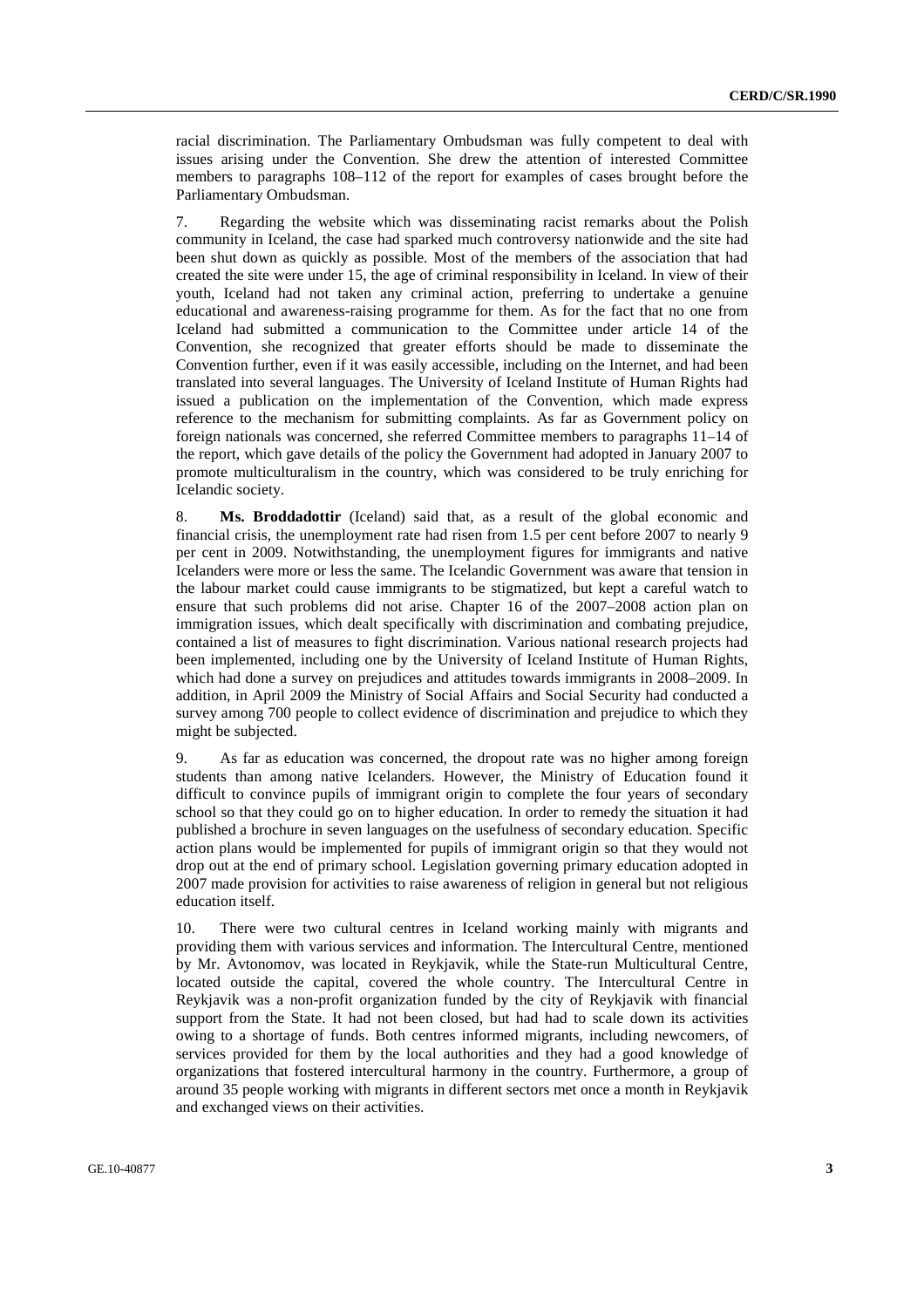11. Migrants from European Union countries had the right to receive unemployment benefits when they lost their jobs, while migrants from other countries received financial assistance from the local authorities if they could not provide for their needs or those of their families. More generally, all persons legally resident in Iceland were entitled, like Icelandic citizens, to the services provided by the local authorities (financial assistance, social work services, information on rights and services, etc.). In that connection, in 2009 the Government had begun an assessment of the effects of the 2008 economic crisis, with the aim of estimating the standard of living of the Icelandic population, including migrants.

12. Trade unions played an important role in informing migrants of their rights in the labour market. The Foreign Nationals' Right to Work Act stipulated that employers and trade unions must provide foreign employees holding temporary work permits with information on Icelandic language courses, on Icelandic society and on all training opportunities for migrants and their families. Icelandic language courses were often dispensed in the workplace and many employers allowed their employees to attend them during working hours on full pay.

13. **Mr. Amir** said that, during the United Nations Climate Change Conference held in Copenhagen, participants had questioned the role of the industrialized countries in the fight against global warming, since the developing countries considered that the burden was not shared equally. That having been said, he wondered whether Iceland might envisage involving scientists from the developing countries, in particular Africa, in its research work on climate change. There were very few researchers from Southern countries in contact with researchers in developed countries, such as Iceland, yet such scientific cooperation could be beneficial to all parties concerned.

14. **Mr. Avtonomov** noted with satisfaction the fact that the Intercultural Centre in Reykjavik had not ceased its activities, although it had faced difficulties owing to the economic crisis, since the Centre really helped foreigners to integrate into Icelandic society.

15. He would like the core document on Iceland to be updated so that it was no longer obsolete, and to take account of the rapid change that Icelandic society had undergone in the last 20 years. Noting that many migrants had settled in Iceland and had been naturalized, he requested the delegation to include in its next report fuller information on the situation of such persons, particularly with regard to their integration and living conditions; he wished to know how the Convention was applied in that area. He also requested information on the ethnic composition of the Icelandic population.

16. **Mr. de Gouttes**, noting that anti-discrimination tests to detect possible discrimination had been carried out at the entrance to public establishments in Iceland, asked whether the State party's legislation provided for the possibility of instituting criminal proceedings based on the findings. He would also like to know whether there were provisions allowing for a possible shift in the burden of proof for discrimination in civil, commercial or social matters in order to facilitate the defence of the victims of racism, as was the case in many countries.

17. He was aware that under the new labour legislation work permits were granted to employees, rather than to employers as in the past, and that according to Iceland's report the old system also had advantages for employees, since employers had certain obligations and responsibilities vis-à-vis foreign workers, such as providing them with health insurance and guaranteeing to pay for their journey home at the end of their contracts. Did the new legislation provide more guarantees for employees and, if so, what were they?

18. He would like more detailed information on the status and protection of unaccompanied migrant minors or minors accompanying undocumented refugee parents and who might be placed in holding centres because of their parents' situation.

19. **Mr. Kut** asked whether the Icelandic language courses provided for foreigners had to be paid for, and if so, who bore their cost.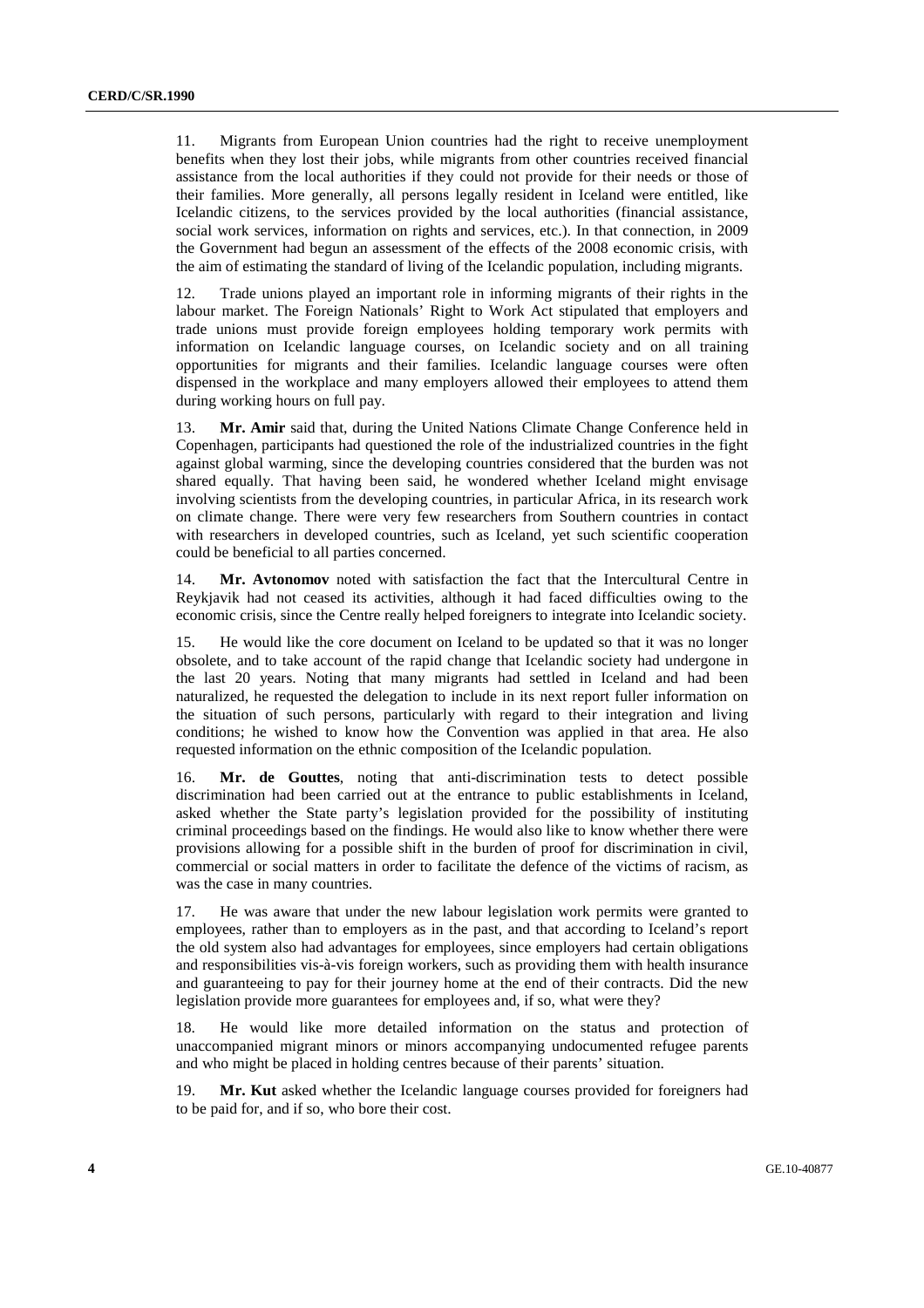20. **Mr. Thornberry** enquired what impact the two European Union directives to combat racial discrimination had on the State party's legislation as a member of the European Free Trade Association (EFTA) and whether Iceland planned to bring its legislation into line with those directives.

21. While commending the State party for incorporating the provisions of the European Convention for the Protection of Human Rights and Fundamental Freedoms into its domestic legislation, he was concerned that it was incorporating only certain human rights instruments, in a fragmented way, which did not help to establish a hierarchy of human rights and highlighted some aspects of those rights at the expense of others. The Committee set great store by the principle of the interdependence and indivisibility of human rights and believed that all instruments must be taken into account.

22. Anti-discrimination tests could be beneficial if there was general public support for anti-discrimination measures, but they risked being ineffective, and even counterproductive, if such measures gave rise to tensions. In the case of Iceland, it was evident that public opinion was generally in favour of combating discrimination and the tests could therefore be deemed useful.

23. **Mr. Kemal**, Country Rapporteur, asked whether it was true, as indicated by reliable sources, that foreigners were employed on Icelandic fishing trawlers without holding Icelandic residence or work permits.

24. **Mr. Kristjansson** (Iceland) talked about the effects of climate change and green energy in his country.

25. **Ms. Kristinsdottir** (Iceland) said that asylum-seekers who were unable to produce identity documents were never held in closed facilities unless they manifestly refused to cooperate with the authorities in establishing their identity; no such cases had occurred. Asylum-seekers could move freely within the territory of Iceland and usually lived in homes reserved for them near airports, in particular Reykjavik airport. Families stayed in apartments provided for them, and children had access to preschool, primary or secondary education, as appropriate.

26. **Ms. Broddadottir** (Iceland) said that Iceland had adopted a 10-point plan of action to combat trafficking in human beings, the tenth point of which dealt with ways and means of identifying and assisting alleged victims of trafficking under the age of 18. Some of those measures were applicable to unaccompanied minors. The child welfare services and the Directorate of Immigration cooperated closely to protect the best interests of the child as part of the assistance they provided to unaccompanied minors. There was talk of those services also providing assistance in the future to foreign children living in Iceland without a residence permit, including children abandoned in border areas, without any legal representative. Icelandic courses for foreigners were not free but were paid for mostly by employers and trade unions. However, unemployed foreigners had to bear the cost of their language training. Iceland was not free of domestic violence. Shelters for women had been set up using public funds in Reykjavik and in the north of the country, where victims had access to a range of services provided by NGOs. The percentage of female migrants who went to those centres was particularly high, which meant that they knew such facilities existed, which was to be welcomed.

27. **Ms. Jonasdottir** (Iceland) said that her delegation would transmit to the Committee further information on the use of anti-discrimination testing and the possibility of taking criminal action on the basis of evidence, collected using that method, that public establishments discriminated against certain groups of people. The only area in which the burden of proof rested with the accused and not the alleged victim was that of gender-based discrimination. There were no plans to apply the principle to other grounds of discrimination.